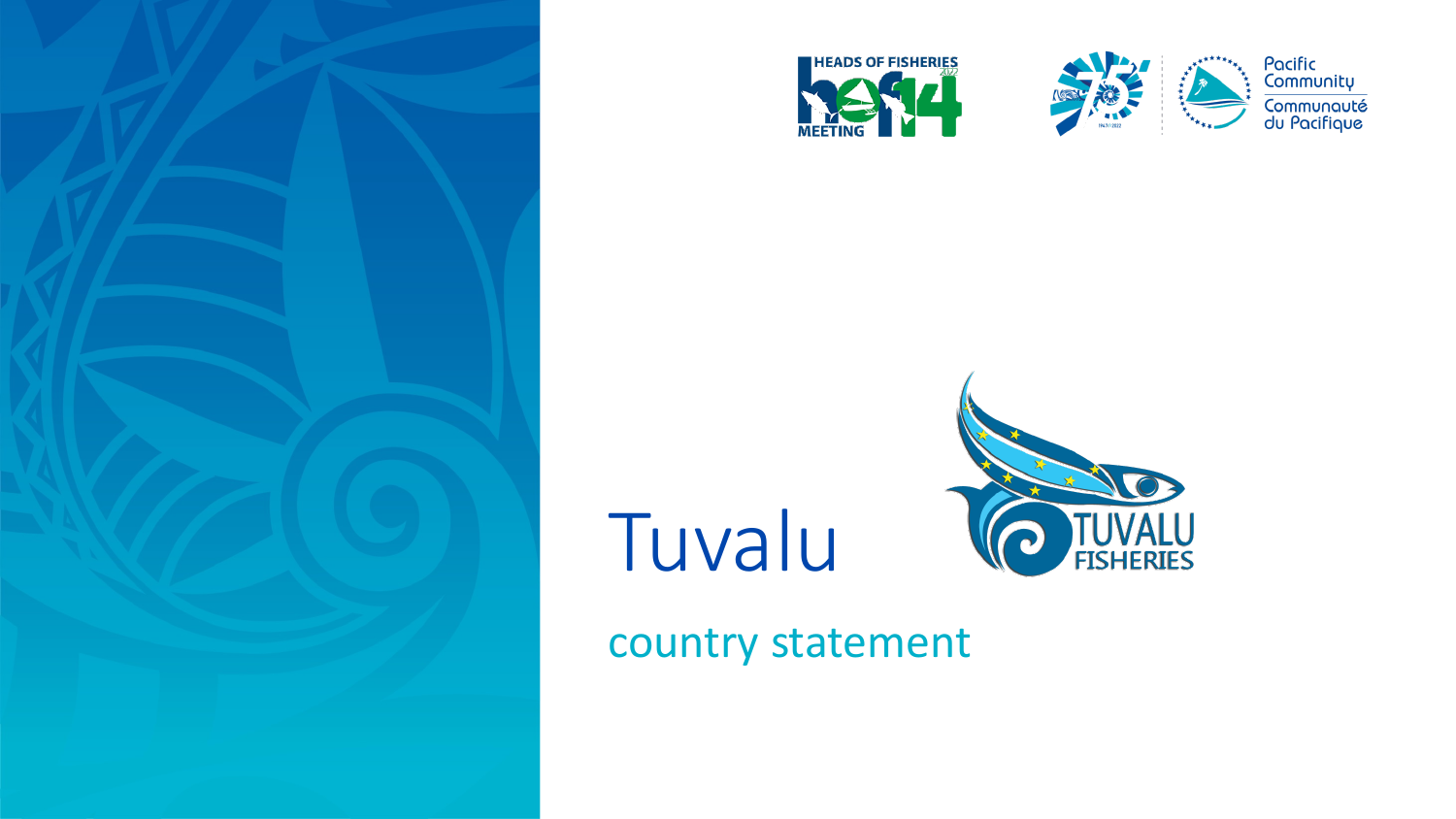

## 1. NEW DEVELOPMENTS

*Outline up to three new developments in the last twelve months relating to fisheries and/or aquaculture in your country/territory which are relevant to HoF.* 

- Coastal Fisheries Section developing fisheries management plans for inshore fisheries working with communities in the seven outer islands.
- Study on the size at maturity of key species of reef fish to inform the introduction of size limits and spawning seasons in Funafuti.
- Registration and tracking of all drifting FADs used by the Purse Seine fishery in Tuvalu waters to become mandatory in 2023 (PNA 4th Implementing Arrangement) as well as electronic reporting by all longliners.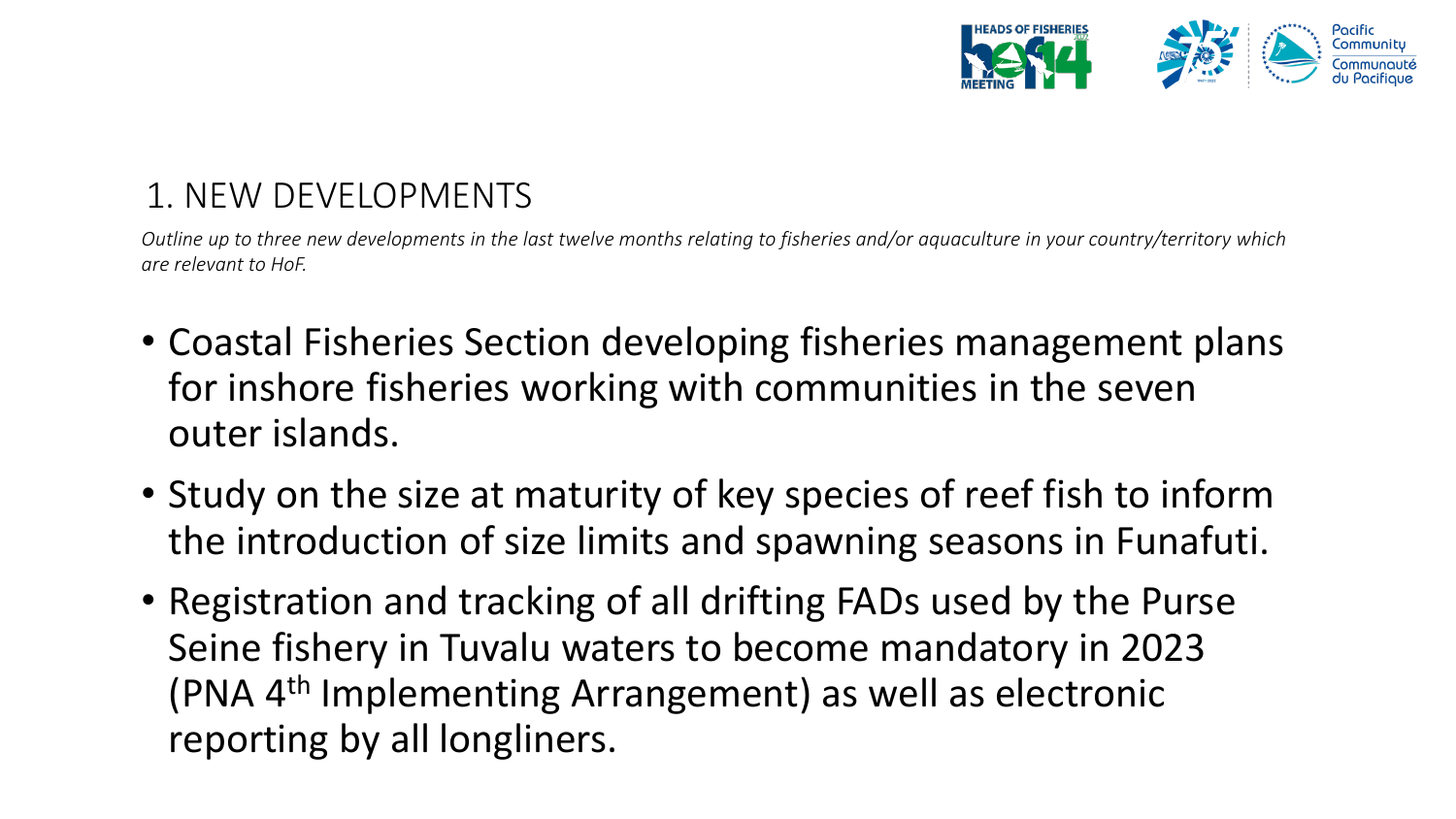

## 2. KEY FISHERIES/AQUACULTURE DECISIONS

*What are the key fisheries and/or aquaculture decisions (1–2) that will have to be made in your country/territory over the next couple of years?*

- For Coastal Fisheries Introduction of new fisheries management measures and their enforcement.
- For Oceanic Fisheries Agreement on high seas limits for Tuvaluan (and other SIDS) purse seine fishing.